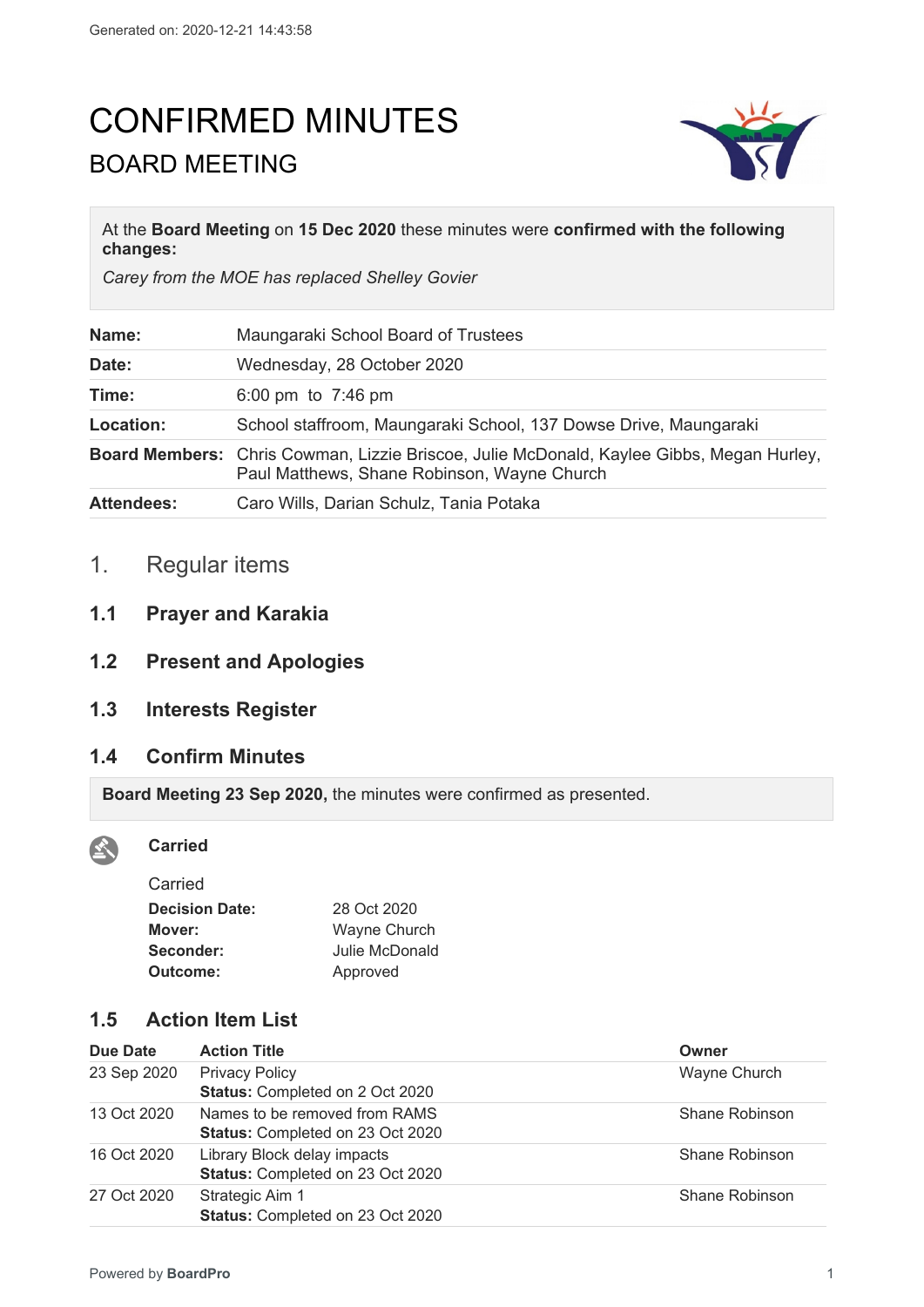| Due Date    | <b>Action Title</b>                                                            | Owner          |
|-------------|--------------------------------------------------------------------------------|----------------|
| 27 Oct 2020 | <b>Addtional Covid Funding</b><br><b>Status: Completed on 23 Oct 2020</b>      | Shane Robinson |
| 27 Oct 2020 | Privacy Policy - Update Website & Enrolment form<br><b>Status: In Progress</b> | Shane Robinson |

# **1.6 Principal's Report**

1.1 Student Achievement - All areas are showing good progress. We are unlikely to hit our targets for the year due to Covid disruptions.

1.2 Fern Camp - the feedback from families indicated the camp was challenging but rewarding. We will meet as a team to discuss our options for the next year 7 & 8 camp to decide if we continue with Makahika and if so on what rotation.

2.1 Student Behaviour - There was an incident at camp with a student taken home. Wellbeing groups are going well.

2.2 Wellbeing Funding - The funding for the cross school counsellor role was declined. We have been advised to apply as a school on our own. We have received funding of around \$10k for 2021 so far.

2.3 Roll Breakdown - Current roll 379 and due to increase. We will be starting 2021 with a large roll.

3.1 - 3.3 Professional development - Julie Roberts has been providing Maths development PD. All teachers have benefited. Caro advised the teachers have a better understanding of progression within the maths groups. Team Leads will start taking PD within their teams to continue with this. We see benefits from this training going across other curriculum areas. At the end of the training with Julie we need to give feedback to the MOE. This PD continues until the end of T1 2021

3.4 Staffing 2021 - Our teaching staff will remain largely the same in 2021. Our Wellbeing budget has helped in this area, staff feel valued, sickness is tracking OK and Team Leaders are supporting their teams.

Due to a resignation & roll growth we have appointed two fixed term teachers and one permanent. We still need to find a CRT teacher for 2021.

We will start 2021 with a large roll with all 16 classrooms full as we want to keep the class sizes at good levels. With New Entrant roll growth we will need to find an area to use for a roll growth classroom. We have options:

1. Drop in a classroom

2. Use the Hall

3. Use the staff room - this has implications on staff with limited space available for meetings, working groups and break times

To free up workspace we can use the DP office as a break out space and DP's to share Shane's office

We could increase class sizes however prefer to keep these smaller MCA supportive of the school using the Hall in need.

Health & Safety - Earthquake drill held

Draft Structure - Discussed, BOT supported 2021 draft structure



#### **Approved**

| Approved              |                      |
|-----------------------|----------------------|
| <b>Decision Date:</b> | 28 Oct 2020          |
| Mover:                | <b>Paul Matthews</b> |
| <b>Outcome:</b>       | Approved             |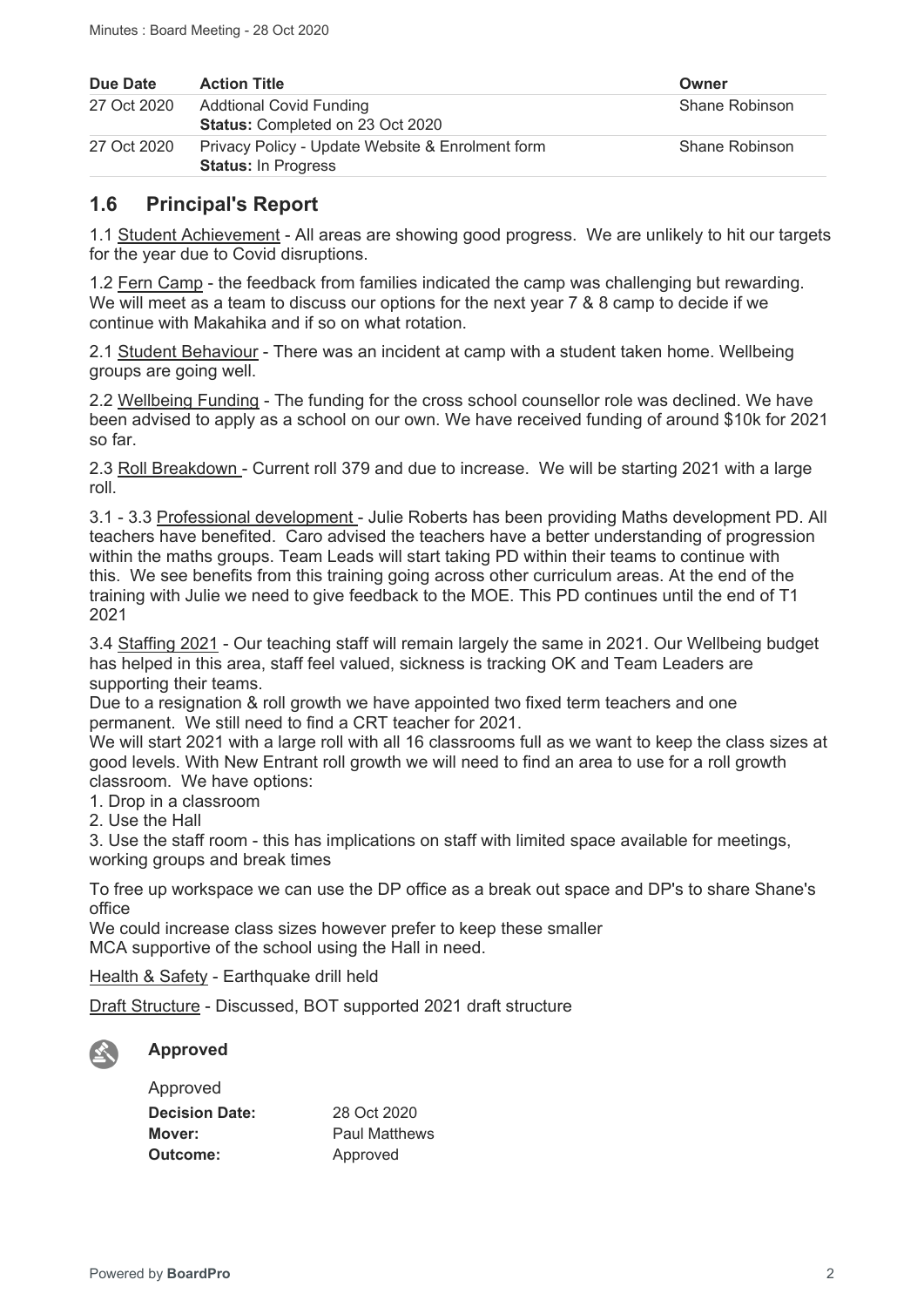## **1.7 Finance Report**

- Discussed 2021 School donation leave at current levels.
- Home & School fundraising with Calendar Art, Photos & the Quiz night
- Draft Budget We have been working on this ready to present to the Board by the next meeting. Waiting on the figures form the Teacher Aide settlement to firm up some details



#### **Send out last months Financial reports to BOT members**

Circulate to BOT members **Due Date:** 20 Nov 2020 **Owner:** Shane Robinson



# **Moved**

| Moved                 |              |
|-----------------------|--------------|
| <b>Decision Date:</b> | 28 Oct 2020  |
| Mover:                | Megan Hurley |
| Seconder:             | Kaylee Gibbs |
| Outcome:              | Approved     |

#### **1.8 Property Update**

- Building work there is some progress to date and indications it will be completed by Oct 2021 which they are confident with. There is a concern that it has gone over budget. The MOE has applied for addition funding to cover this rather then reducing the cost of the build.
- Carey from the MOE has replaced Shelley Govier.
- Meeting to sign off the concrete, we did not sign off due to the cracks. They will come back to do some remediation work. To be painted once the work has been done
- Playground Install due 9/11/20. Awaiting on MOE paperwork
- 10YAP The toilet block resealing can't be completed as yet due to not having any space to move students to while the work is being done

| t |  |
|---|--|
|   |  |

#### **Tabled**

Tabled **Decision Date:** 28 Oct 2020

## **1.9 Policy**

Discussed proposed revisions to Governance Policy part 1. The main changes proposed were in the Board Delegations Authority:

- We will hold the Delegations document for reference in Board Pro Documents Governance Documents - Policies - Governance Policies - Board Delegation
- For appointing staff, amend delegation to 'Principal or Delegate + at least one other staff (Staff or Trustee)
- For appointing teaching staff, amend delegation to 'Principal + two others (Staff or Trustee)
- Privacy Officer change from Deputy Principal to Caro Wills
- Add the 'Management Manual' into the document section of Board Pro